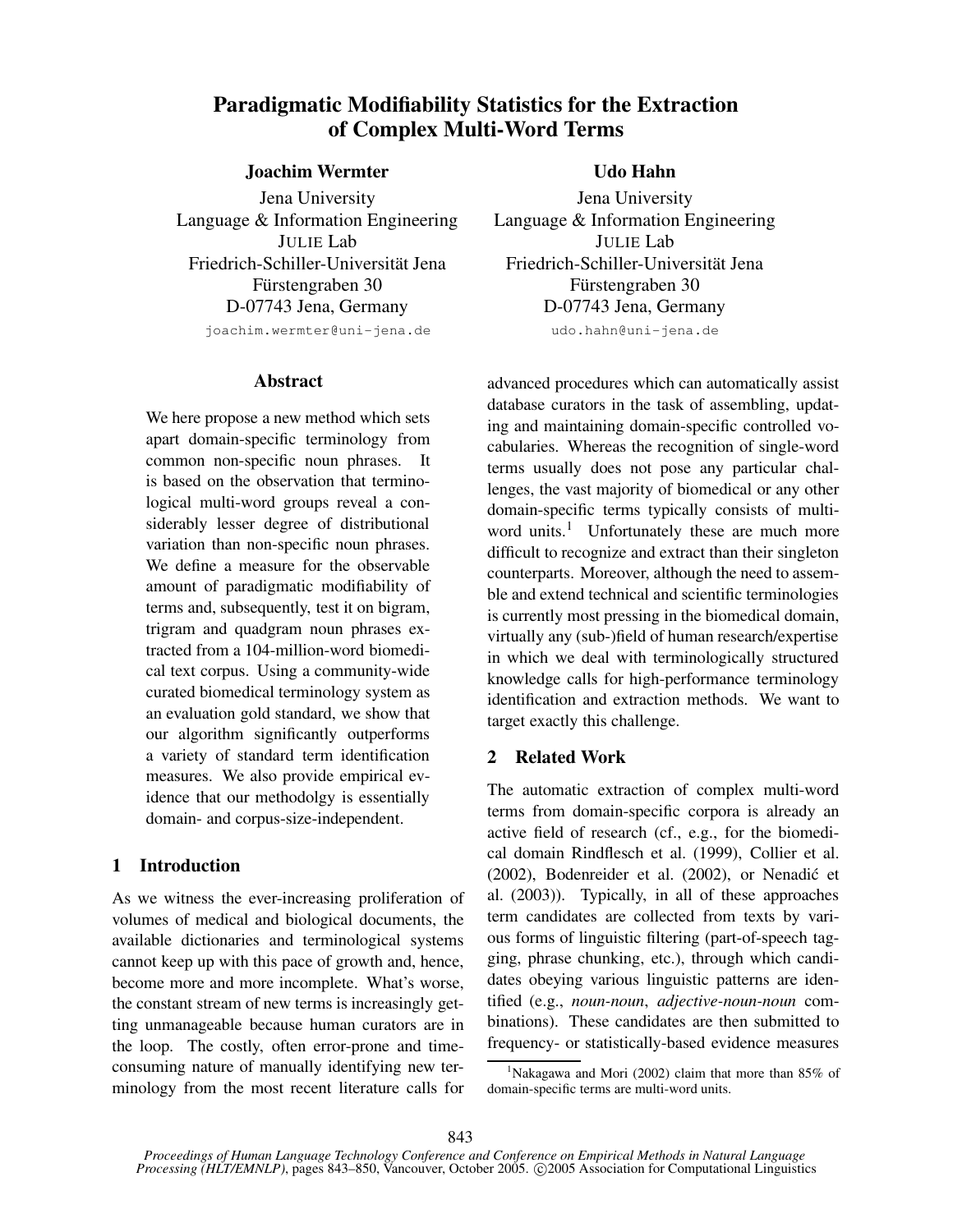(such as the C-value (Frantzi et al., 2000)), which compute scores indicating to what degree a candidate qualifies as a term. Term mining, as a whole, is a complex process involving several other components (orthographic and morphological normalization, acronym detection, conflation of term variants, term context, term clustering; cf. Nenadić et al. (2003)). Still, the measure which assigns a *termhood value* to a term candidate is the essential building block of any term identification system.

For multi-word automatic term recognition (ATR), the C-value approach (Frantzi et al., 2000; Nenadić et al., 2004), which aims at improving the extraction of nested terms, has been one of the most widely used techniques in recent years. Other potential association measures are mutual information (Damerau, 1993) and the whole battery of statistical and information-theoretic measures (t-test, loglikelihood, entropy) which are typically employed for the extraction of general-language collocations (Manning and Schütze, 1999; Evert and Krenn, 2001). While these measures have their statistical merits in terminology identification, it is interesting to note that they only make little use of linguistic properties inherent to complex terms.<sup>2</sup>

More linguistically oriented work on ATR by Daille (1996) or on term variation by Jacquemin (1999) builds on the deep syntactic analysis of term candidates. This includes morphological and headmodifier dependency analysis and thus presupposes accurate, high-quality parsing which, for sublanguages at least, can only be achieved by a highly domain-dependent type of grammar. As sublanguages from different domains usually reveal a high degree of syntactic variability among each other (e.g., in terms of POS distribution, syntactic patterns), this property makes it difficult to port grammatical specifications to different domains.

Therefore, one may wonder whether there are cross-domain linguistic properties which might be beneficial to ATR and still could be accounted for by only *shallow* syntactic analysis. In this paper, we propose the *limited paradigmatic modifiability* of terms as a criterion which meets these requirements and will elaborate on it in detail in Subsection 3.3.

## **3 Methods and Experiments**

### **3.1 Text Corpus**

We collected a biomedical training corpus of approximately 513,000 MEDLINE abstracts using the following query composed of MESH terms from the biomedical domain: transcription factors, blood cells and human. <sup>3</sup> We then annotated the resulting 104-million-word corpus with the GENIA partof-speech tagger<sup>4</sup> and identified noun phrases (NPs) with the YAMCHA chunker (Kudo and Matsumoto, 2001). We restrict our study to NP recognition (i.e., determining the extension of a noun phrase but refraining from assigning any internal constituent structure to that phrase), because the vast majority of technical or scientific terms surface as noun phrases (Justeson and Katz, 1995). We filtered out a number of stop words (determiners, pronouns, measure symbols, etc.) and also ignored noun phrases with coordination markers (*"and"*, *"or"*, etc.).<sup>5</sup>

| n-gram    | cut-off     | NP term candidates |           |  |
|-----------|-------------|--------------------|-----------|--|
| length    |             | tokens             | types     |  |
|           | no cut-off  | 5,920,018          | 1,055,820 |  |
| bigrams   | $c \geq 10$ | 4,185,427          | 67,308    |  |
|           | no cut-off  | 3,110,786          | 1,655,440 |  |
| trigrams  |             | 1,053,651          | 31,017    |  |
| quadgrams | no cut-off  | 1,686,745          | 1,356,547 |  |
|           |             | 222,255            | 10.838    |  |

Table 1: Frequency distribution for noun phrase term candidate tokens and types for the MEDLINE text corpus

In order to obtain the term candidate sets (see Table 1), we counted the frequency of occurrence of noun phrases in our training corpus and categorized them according to their length. For this study, we restricted ourselves to noun phrases of length 2 (word bigrams), length 3 (word trigrams) and length 4 (word quadgrams). Morphological normalization of term candidates has shown to be beneficial for ATR (Nenadić et al., 2004). We thus normalized the nom-

 $2<sup>2</sup>A$  notable exception is the C-value method which incorporates a term's likelihood of being nested in other multi-word units.

 $3^3$ MEDLINE (http://www.ncbi.nlm.nih.gov) is the largest biomedical bibliographic database. For information retrieval purposes, all of its abstracts are indexed with a controlled indexing vocabulary, the *Medical Subject Headings* (MESH, 2004).

<sup>4</sup>http://www-tsujii.is.s.u-tokyo.ac.jp/ GENIA/postagger/

<sup>5</sup>Of course, terms can also be contained within coordinative structures (e.g., *"B and T cell"*). However, analyzing their inherent ambiguity is a complex syntactic operation, with a comparatively marginal benefit for ATR (Nenadić et al., 2004).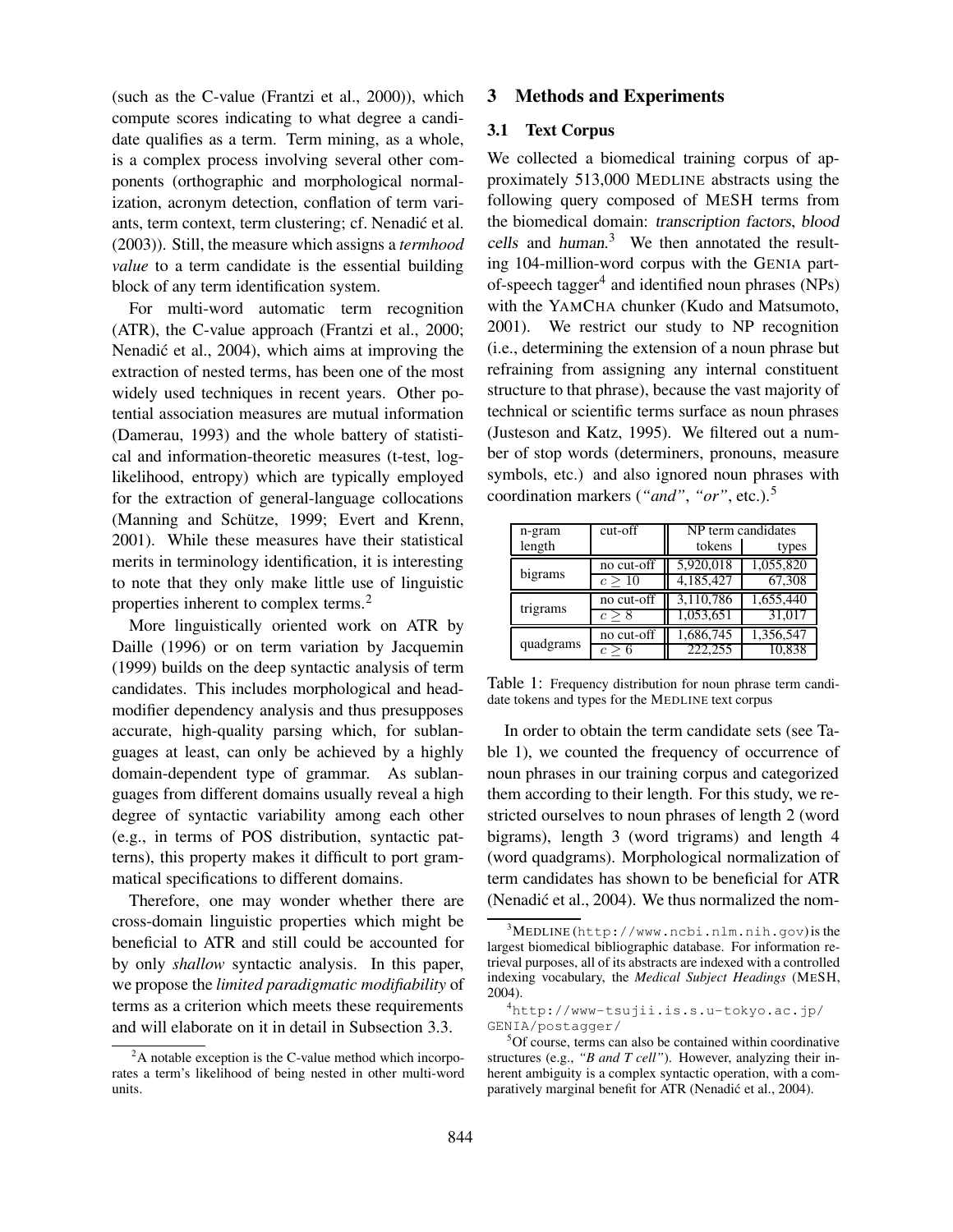inal head of each noun phrase (typically the rightmost noun in English) via the full-form UMLS SPE-CIALIST LEXICON (UMLS, 2004), a large repository of both general-language and domain-specific (medical) vocabulary. To eliminate noisy low-frequency data (cf. also Evert and Krenn (2001)), we defined different frequency cut-off thresholds, c, for the bigram, trigram and quadgram candidate sets and only considered candidates above these thresholds.

#### **3.2 Evaluating Term Extraction Quality**

Typically, terminology extraction studies evaluate the goodness of their algorithms by having their ranked output examined by domain experts who identify the true positives among the ranked candidates. There are several problems with such an approach. First, very often only one such expert is consulted and, hence, inter-annotator agreement cannot be determined (as, e.g., in the studies of Frantzi et al. (2000) or Collier et al. (2002)). Furthermore, what constitutes a relevant term for a particular domain may be rather difficult to decide – even for domain experts – when judges are just exposed to a list of candidates without any further context information. Thus, rather than relying on *ad hoc* human judgment in identifying true positives in a candidate set, as an alternative we may take already existing terminolgical resources into account. They have evolved over many years and usually reflect community-wide consensus achieved by expert committees. With these considerations in mind, the biomedical domain is an ideal test bed for evaluating the goodness of ATR algorithms because it hosts one of the most extensive and most carefully curated terminological resources, viz. the UMLS METATHE-SAURUS (UMLS, 2004). We will then take the mere existence of a term in the UMLS as the decision criterion whether or not a candidate term is also recognized as a biomedical term.

Accordingly, for the purpose of evaluating the quality of different measures in recognizing multiword terms from the biomedical literature, we assign every word bigram, trigram, and quadgram in our candidate sets (see Table 1) the status of being a term (i.e., a true positive), if it is found in the 2004 edition of the UMLS METATHESAURUS. <sup>6</sup> For

example, the word trigram *"long terminal repeat"* is listed as a term in one of the UMLS vocabularies, *viz.* MESH (2004), whereas *"t cell response"* is not. Thus, among the 67,308 word bigram candidate types, 14,650 (21.8%) were identified as true terms; among the 31,017 word trigram candidate types, their number amounts to 3,590 (11.6%), while among the 10,838 word quadgram types, 873 (8.1%) were identified as true terms.<sup>7</sup>

#### **3.3 Paradigmatic Modifiability of Terms**

For most standard association measures utilized for terminology extraction, the frequency of occurrence of the term candidates either plays a major role (e.g., C-value), or has at least a significant impact on the assignment of the degree of termhood (e.g., t-test). However, frequency of occurrence in a training corpus may be misleading regarding the decision whether or not a multi-word expression is a term. For example, taking the two trigram multiword expressions from the previous subsection, the non-term "*t cell response*" appears 2410 times in our 104-million-word MEDLINE corpus, whereas the term "*long terminal repeat*" (long repeating sequences of DNA) only appears 434 times (see also Tables 2 and 3 below).

The linguistic property around which we built our measure of termhood is the *limited paradigmatic modifiability* of multi-word terminological units. A multi-word expression such as "*long terminal repeat*" contains three token slots in which slot 1 is filled by "*long*", slot 2 by "*terminal*" and slot 3 by "*repeat*". The *limited paradigmatic modifiability* of such a trigram is now defined by the probability with which one or more such slots *cannot* be filled by other tokens. We estimate the likelihood of precluding the appearance of alternative tokens in particular slot positions by employing the standard combinatory formula without repetitions. For an n-gram (of size *n*) to select  $k$  slots (i.e., in an unordered selection) we thus define:

$$
C(n,k) = \frac{n!}{k!(n-k)!}
$$
 (1)

<sup>6</sup>We exclude UMLS vocabularies not relevant for molecular biology, such as nursing and health care billing codes.

 $7$ As can be seen, not only does the number of candidate types drop with increasing n-gram length but also the proportion of true terms. In fact, their proportion drops more sharply than can actually be seen from the above data because the various cut-off thresholds have a leveling effect.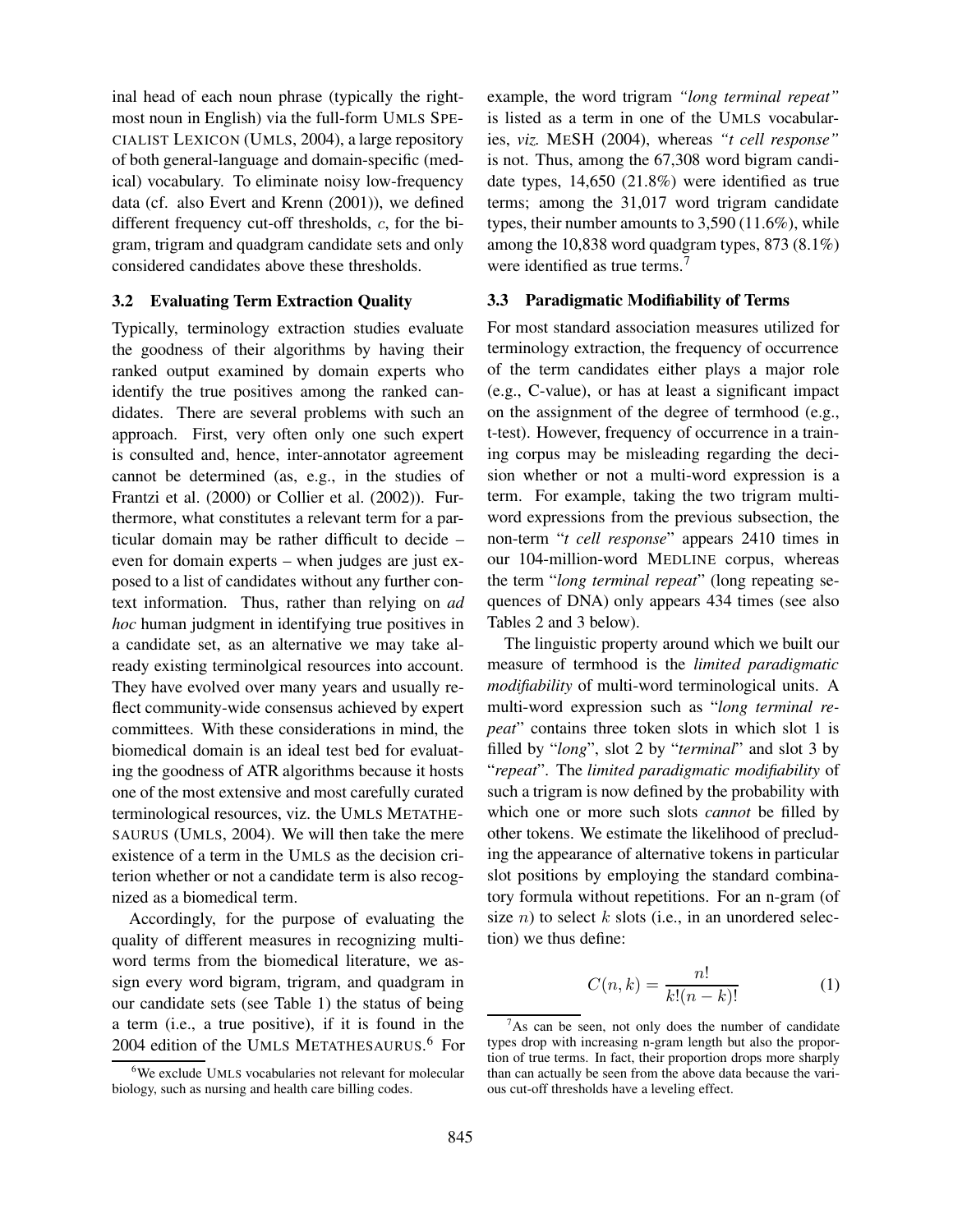For example, for  $n = 3$  (word trigram) and  $k = 1$ and  $k = 2$  slots, there are three possible selections for each k for "*long terminal repeat*" and for "*t cell response*" (see Tables 2 and 3). *k* is actually a placeholder for any possible token (and its frequency) which fills this position in the training corpus.

| n-gram               |                               | freq | $P-Mod$ (k=1,2)     |                |  |
|----------------------|-------------------------------|------|---------------------|----------------|--|
| long terminal repeat |                               | 434  |                     | 0.03           |  |
| $k$ slots            | possible selections sel       |      | freq<br>$mod_{sel}$ |                |  |
| $k=1$                | $k_1$ terminal repeat         |      | 460                 | 0.940          |  |
|                      | long $k_2$ repeat             | 448  | 0.970               |                |  |
|                      | long terminal $k_3$           | 436  | 0.995               |                |  |
|                      |                               |      |                     | $mod_1 = 0.91$ |  |
| $k=2$                | $\overline{k}_1$ $k_2$ repeat |      | 1831                | 0.23           |  |
|                      | $k_1$ terminal $k_3$          |      | 1062                | 0.41           |  |
|                      | long $k_2$ $k_3$              |      | 1371                | 0.32           |  |
|                      |                               |      |                     | $mod_2 = 0.03$ |  |

Table 2: *P-Mod* and *k*-modifiabilities for  $k = 1$  and  $k = 2$ for the trigram term *"long terminal repeat"*

| n-gram          |                         | freq | $P-Mod (k=1,2)$ |                   |  |
|-----------------|-------------------------|------|-----------------|-------------------|--|
| t cell response |                         | 2410 | 0.00005         |                   |  |
| $k$ slots       | possible selections sel |      | freq            | $mod_{sel}$       |  |
| $k=1$           | $k_1$ cell response     |      | 3248            | 0.74              |  |
|                 | t $k_2$ response        |      | 2665            | 0.90              |  |
|                 | t cell $k_3$            |      | 27424           | 0.09              |  |
|                 |                         |      | $mod_1 = 0.06$  |                   |  |
| $k=2$           | $k_1$ $k_2$ response    |      | 40143           | 0.06              |  |
|                 | $k_1$ cell $k_3$        |      | 120056          | 0.02              |  |
|                 | t $k_2$ $k_3$           |      | 34925           | 0.07              |  |
|                 |                         |      |                 | $mod_2 = 0.00008$ |  |

Table 3: P-Mod and k-modifiabilities for  $k = 1$  and  $k = 2$ for the trigram non-term *"t cell response"*

Now, for a particular  $k$  ( $1 \leq k \leq n$ ;  $n =$  length of n-gram), the frequency of each possible selection, sel, is determined. The paradigmatic modifiability for a particular selection sel is then defined by the n-gram's frequency scaled against the frequency of sel. As can be seen in Tables 2 and 3, a *lower* frequency induces a *more limited* paradigmatic modifiability for a particular sel (which is, of course, expressed as a higher probability value; see the column labeled  $mod_{sel}$  in both tables). Thus, with s being the number of distinct possible selections for a particular  $k$ , the  $k$ -modifiability,  $mod_k$ , of an n-gram can be defined as follows  $(f$  stands for frequency):

$$
mod_k(n\text{-}gram) := \prod_{i=1}^s \frac{f(n\text{-}gram)}{f(self, n\text{-}gram)} \qquad (2)
$$

The *paradigmatic modifiability*, P*-*Mod, of an ngram is the product of all its k-modifiabilities:<sup>8</sup>

$$
P\text{-}Mod(n\text{-}gram) := \prod_{k=1}^{n} mod_k(n\text{-}gram) \quad (3)
$$

Comparing the trigram  $P$ -Mod values for  $k =$ 1, 2 in Tables 2 and 3, it can be seen that the term "*long terminal repeat*" gets a much higher weight than the non-term "*t cell response*", although their mere frequency values suggest the opposite. This is also reflected in the respective list rank (see Subsection 4.1 for details) assigned to both trigrams by the t-test and by our P*-*Mod measure. While "*t cell response*" has rank 24 on the t-test output list (which directly reflects its high frequency), P*-*Mod assigns rank 1249 to it. Conversely, "*long terminal repeat*" is ranked on position 242 by the t-test, whereas it occupies rank 24 for P*-*Mod. In fact, even lowerfrequency multi-word units gain a prominent ranking, if they exhibit limited paradigmatic modifiability. For example, the trigram term "*porphyria cutanea tarda*" is ranked on position 28 by P*-*Mod, although its frequency is only 48 (which results in rank 3291 on the t-test output list). Despite its lower frequency, this term is judged as being relevant for the molecular biology domain.<sup>9</sup> It should be noted that the termhood values (and the corresponding list ranks) computed by  $P$ -Mod also include  $k = 3$  and, hence, take into account a reasonable amount of frequency load. As can be seen from the previous ranking examples, still this factor does not override the paradigmatic modifiability factors of the lower ks.

On the other hand, P*-*Mod will also demote true terms in their ranking, if their paradigmatic modifiability is less limited. This is particularly the case if one or more of the tokens of a particular term often occur in the same slot of other equal-length n-grams. For example, the trigram term *"bone marrow cell"* occurs 1757 times in our corpus and is thus ranked quite high (position 31) by the t-test. P*-*Mod, however, ranks this term on position 550 because the to-

<sup>&</sup>lt;sup>8</sup>Setting the upper limit of k to n (e.g.,  $n = 3$  for trigrams) actually has the pleasant side effect of including frequency in our modifiability measure. In this case, the only possible selection  $k_1k_2k_3$  as the denominator of Formula (2) is equivalent to summing up the frequencies of all trigram term candidates.

<sup>&</sup>lt;sup>9</sup>It denotes a group of related disorders, all of which arise from a deficient activity of the heme synthetic enzyme uroporphyrinogen decarboxylase (URO-D) in the liver.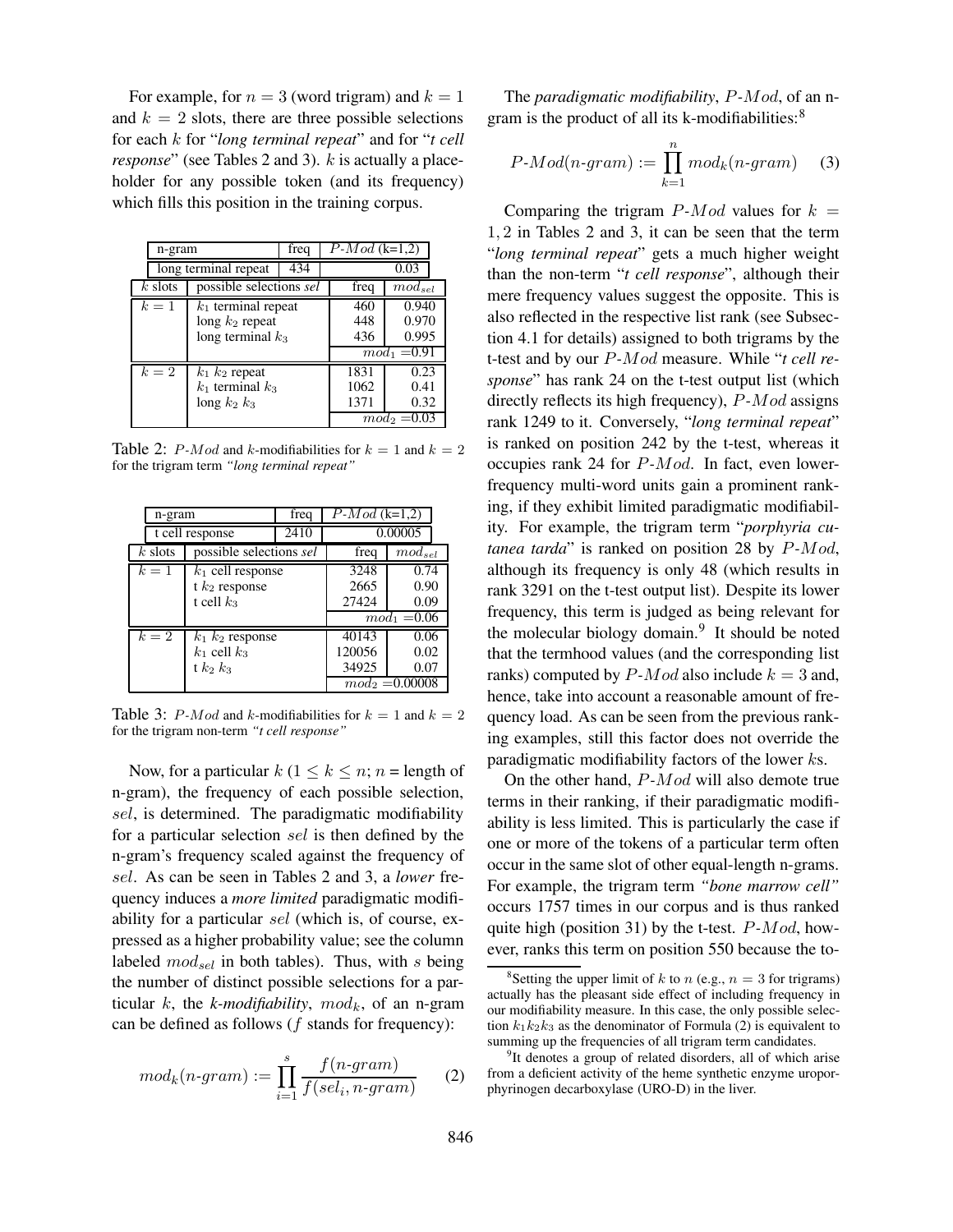ken *"cell"* also occurs in many other trigrams and thus leads to a less limited paradigmatic modifiability. Still, the underlying assumption of our approach is that such a case is more an exception than the rule and that terms are linguistically more 'frozen' than non-terms, which is exactly the intuition behind our measure of limited paradigmatic modifiability.

#### **3.4 Methods of Evaluation**

As already described in Subsection 3.2, standard procedures for evaluating the quality of termhood measures usually involve identifying the true positives among a (usually) arbitrarily set number of the m highest ranked candidates returned by a particular measure, a procedure usually carried out by a domain expert. Because this is labor-intensive (besides being unreliable),  $m$  is usually small, ranging from 50 to several hundreds.<sup>10</sup> By contrast, we choose a large and already consensual terminology to identify the true terms in our candidate sets. Thus, we are able to dynamically examine various m-highest ranked samples, which, in turn, allows for the plotting of standard precision and recall graphs for the entire candidate set. We thus provide a more reliable evaluation setting for ATR measures than what is common practice in the literature.

We compare our P*-*Mod algorithm against the t-test measure, $11$  which, of all standard measures, yields the best results in general-language collocation extraction studies (Evert and Krenn, 2001), and also against the widely used C-value, which aims at enhancing the common frequency of occurrence measure by making it sensitive to nested terms (Frantzi et al., 2000). Our baseline is defined by the proportion of true positives (i.e., the proportion of terms) in our bi-, tri- and quadgram candidate sets. This is equivalent to the likelihood of finding a true positive by blindly picking from one of the different sets (see Subsection 3.2).

## **4 Results and Discussion**

## **4.1 Precision/Recall for Terminology Extraction**

For each of the different candidate sets, we incrementally examined portions of the ranked output lists returned by each of the three measures we considered. The precision values for the various portions were computed such that for each percent point of the list, the number of true positives found (i.e., the number of terms) was scaled against the overall number of candidate items returned. This yields the (descending) precision curves in Figures 1, 2 and 3 and some associated values in Table 4.

|                 | Portion of  | <b>Precision</b> scores of measures |        |         |  |
|-----------------|-------------|-------------------------------------|--------|---------|--|
|                 | ranked list |                                     |        |         |  |
|                 | considered  | $P-Mod$                             | t-test | C-value |  |
|                 | $1\%$       | 0.82                                | 0.62   | 0.62    |  |
| <b>B</b> igrams | 10%         | 0.53                                | 0.42   | 0.41    |  |
|                 | 20%         | 0.42                                | 0.35   | 0.34    |  |
|                 | 30%         | 0.37                                | 0.32   | 0.31    |  |
|                 | baseline    | 0.22                                | 0.22   | 0.22    |  |
|                 | $1\%$       | 0.62                                | 0.55   | 0.54    |  |
| Trigrams        | 10%         | 0.37                                | 0.29   | 0.28    |  |
|                 | 20%         | 0.29                                | 0.23   | 0.23    |  |
|                 | 30%         | 0.24                                | 0.20   | 0.19    |  |
|                 | baseline    | 0.12                                | 0.12   | 0.12    |  |
|                 | $1\%$       | 0.43                                | 0.50   | 0.50    |  |
| Quadgrams       | 10%         | 0.26                                | 0.24   | 0.23    |  |
|                 | 20%         | 0.20                                | 0.16   | 0.16    |  |
|                 | 30%         | 0.18                                | 0.14   | 0.14    |  |
|                 | baseline    | 0.08                                | 0.08   | 0.08    |  |

Table 4: Precision scores for biomedical term extraction at selected portions of the ranked list

First, we observe that, for the various n-gram candidate sets examined, all measures outperform the baselines by far, and, thus, all are potentially useful measures for grading termhood. Still, the P*-*Mod criterion substantially outperforms all other measures at almost all points for all n-grams examined. Considering 1% of the bigram list (i.e., the first 673 candidates) precision for P*-*Mod is 20 points higher than for the t-test and the C-value. At 1% of the trigram list (i.e., the first 310 candidates), P*-*Mod's lead is 7 points. Considering 1% of the quadgrams (i.e., the first 108 candidates), the t-test actually leads by 7 points. At 10% of the quadgram list, however, the P*-*Mod precision score has overtaken the other ones. With increasing portions of all ranked lists considered, the precision curves start to converge toward the baseline, but P*-*Mod maintains a steady advantage.

<sup>&</sup>lt;sup>10</sup>Studies on collocation extraction (e.g., by Evert and Krenn (2001)) also point out the inadequacy of such evaluation methods. In essence, they usually lead to very superficial judgments about the measures under scrutiny.

 $11$ Manning and Schütze (1999) describe how this measure can be used for the extraction of multi-word expressions.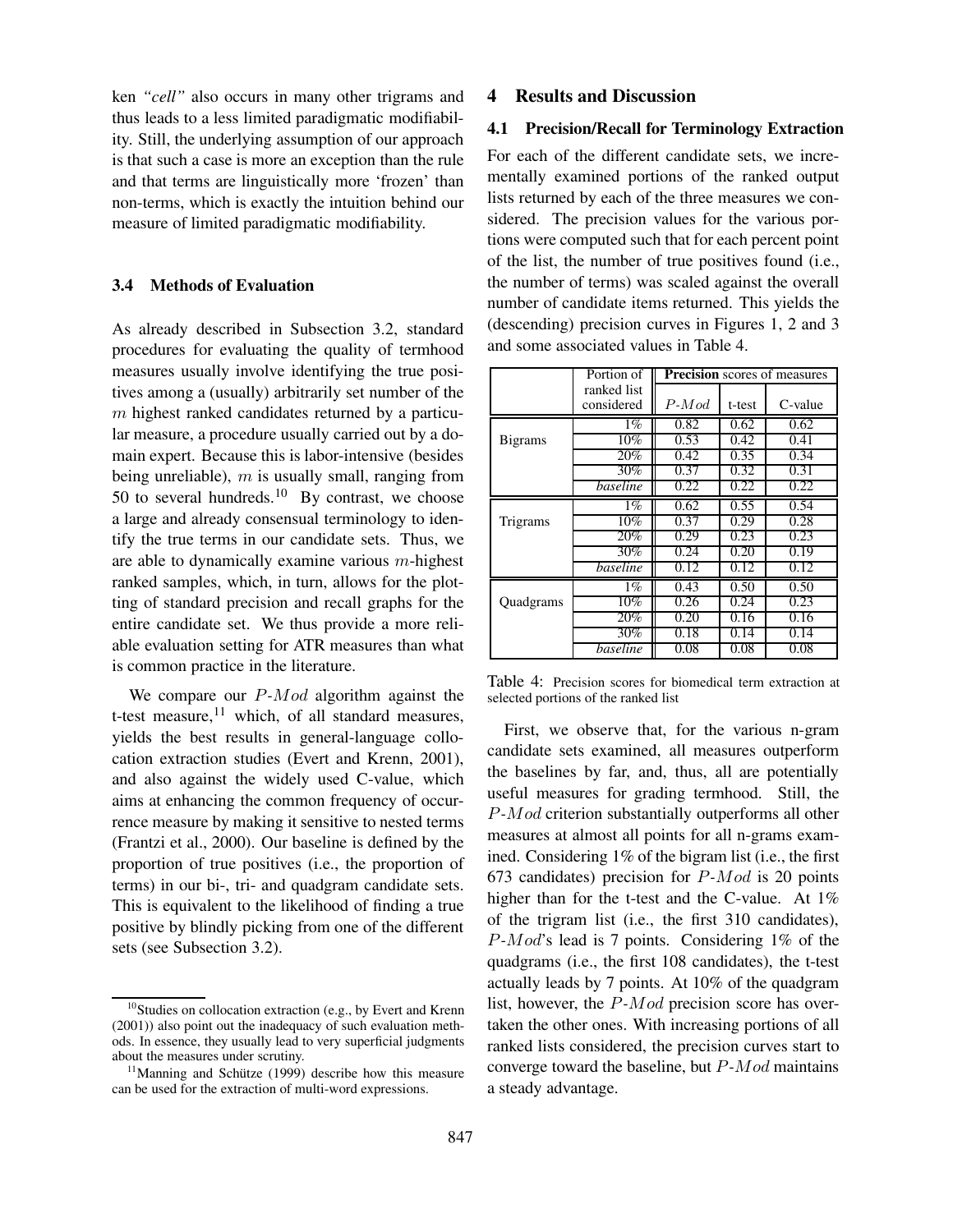

Figure 1: Precision/Recall for bigram biomedical term extraction



Figure 2: Precision/Recall for trigram biomedical term extraction



Figure 3: Precision/Recall for quadgram biomedical term extraction

The (ascending) recall curves in Figures 1, 2 and 3 and their corresponding values in Table 5 indicate which *proportion of all true positives* (i.e., the proportion of all terms in a candidate set) is identified by a particular measure at a certain point of the ranked list. For term extraction, recall is an even better indicator of a particular measure's performance because finding a bigger proportion of the true terms at an early stage is simply more economical.

|                 | Recall    | Portion of Ranked List |        |         |  |
|-----------------|-----------|------------------------|--------|---------|--|
|                 | scores of |                        |        |         |  |
|                 | measures  | $P-Mod$                | t-test | C-value |  |
|                 | 0.5       | 29%                    | 35%    | 37%     |  |
|                 | 0.6       | 39%                    | 45%    | 47%     |  |
| <b>B</b> igrams | 0.7       | 51\%                   | 56%    | 59%     |  |
|                 | 0.8       | 65%                    | 69%    | 72%     |  |
|                 | 0.9       | 82%                    | 83%    | 85%     |  |
|                 | 0.5       | 19%                    | 28%    | 30%     |  |
| Trigrams        | 0.6       | 27%                    | 38%    | 40%     |  |
|                 | 0.7       | 36%                    | 50%    | 53%     |  |
|                 | 0.8       | 50%                    | 63%    | 66%     |  |
|                 | 0.9       | 68%                    | 77%    | 84%     |  |
|                 | 0.5       | 20%                    | 28%    | 30%     |  |
|                 | 0.6       | 26%                    | 38%    | 40%     |  |
| Quadgrams       | 0.7       | 34%                    | 49%    | 53%     |  |
|                 | 0.8       | 45%                    | 62%    | 65%     |  |
|                 | 0.9       | 61%                    | 79%    | 82%     |  |

Table 5: Portions of the ranked list to consider for selected recall scores for biomedical term extraction

Again, our linguistically motivated terminology extraction algorithm outperforms its competitors, and with respect to tri- and quadgrams, its gain is even more pronounced than for precision. In order to get a 0.5 recall for bigram terms, P*-*Mod only needs to winnow 29% of the ranked list, whereas the t-test and C-value need to winnow 35% and 37%, respectively. For trigrams and quadgrams, P*-*Mod only needs to examine 19% and 20% of the list, whereas the other two measures have to scan almost 10 additional percentage points. In order to obtain a 0.6, 0.7, 0.8 and 0.9 recall, the differences between the measures narrow for bigram terms, but they widen substantially for tri- and quadgram terms. To obtain a 0.6 recall for trigram terms, P*-*Mod only needs to winnow 27% of its output list while the t-test and C-value must consider 38% and 40%, respectively. For a level of 0.7 recall, P*-*Mod only needs to analyze 36%, while the t-test already searches 50% of the ranked list. For 0.8 recall, this relation is 50%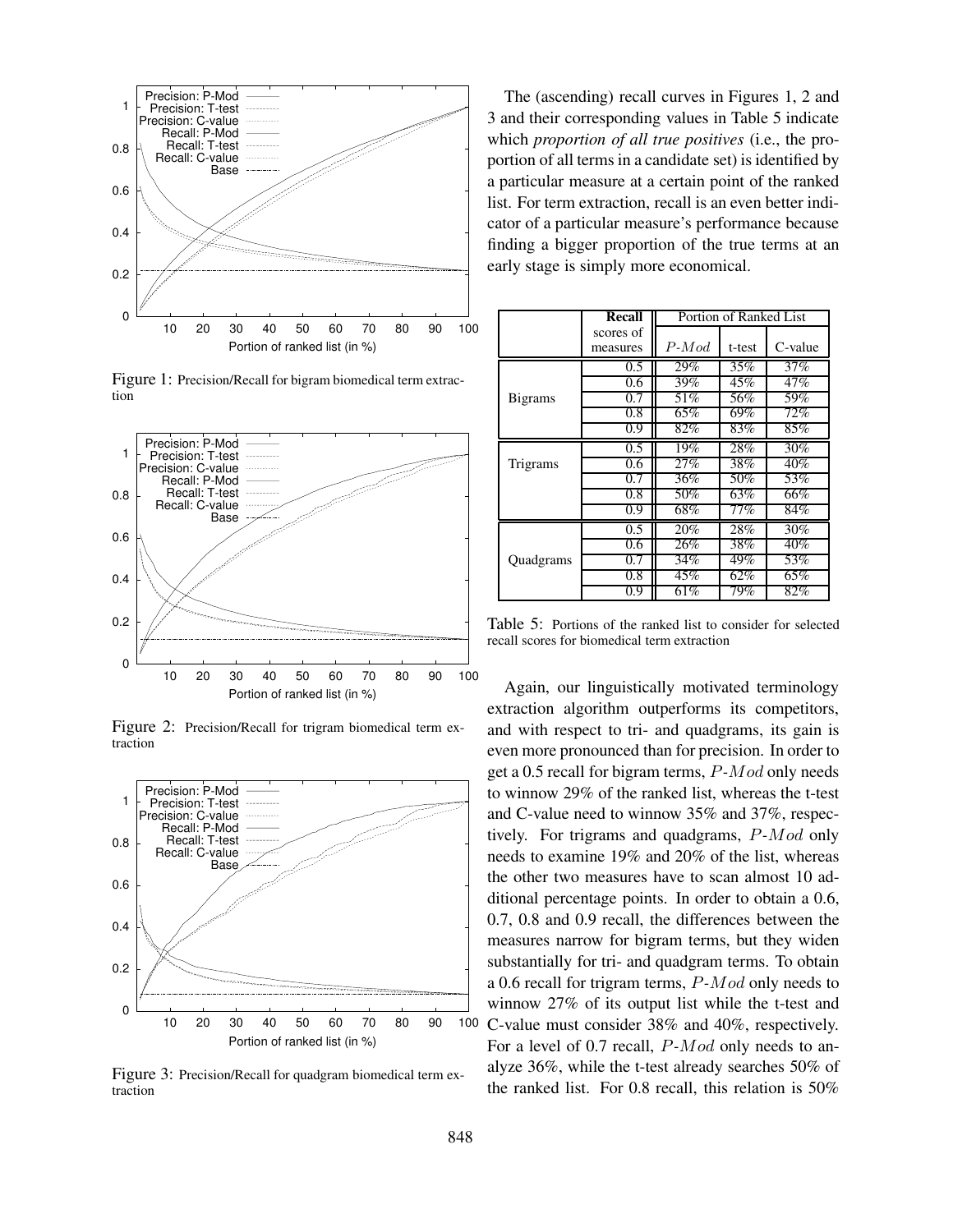(P*-*Mod) to 63% (t-test), and at recall point 0.9, 68% (P*-*Mod) to 77% (t-test). For quadgram term identification, the results for P*-*Mod are equally superior to those for the other measures, and at recall points 0.8 and 0.9 even more pronounced than for trigram terms.

We also tested the significance of differences for these results, both comparing P*-*Mod *vs.* t-test and P*-*Mod *vs.* C-value. Because in all cases the ranked lists were taken from the same set of candidates (*viz.* the set of bigram, trigram, and quadgram candidate types), and hence constitute dependent samples, we applied the McNemar test (Sachs, 1984) for statistical testing. We selected 100 measure points in the ranked lists, one after each increment of one percent, and then used the two-tailed test for a confidence interval of 95%. Table 6 lists the number of significant differences for these measure points at intervals of 10 for the bi-, tri-, and quadgram results. For the bigram differences between P*-*Mod and C-value, all of them are significant, and between P*-*Mod and t-test, all are significantly different up to measure point 70.<sup>12</sup> Looking at the tri- and quadgrams, although the number of significant differences is less than for bigrams, the vast majority of measure points is still significantly different and thus underlines the superior performance of the P*-*Mod measure.

| $#$ of  | # of significant differences comparing |                     |        |       |           |       |
|---------|----------------------------------------|---------------------|--------|-------|-----------|-------|
| measure | $P-Mod$ with                           |                     |        |       |           |       |
| points  | t-test                                 | C-val               | t-test | C-val | t-test    | C-val |
| 10      | 10                                     | 10                  | 9      | 9     | 3         | 3     |
| 20      | 20                                     | 20                  | 19     | 19    | 13        | 13    |
| 30      | 30                                     | 30                  | 29     | 29    | 24        | 24    |
| 40      | 40                                     | 40                  | 39     | 39    | 33        | 33    |
| 50      | 50                                     | 50                  | 49     | 49    | 43        | 43    |
| 60      | 60                                     | 60                  | 59     | 59    | 53        | 53    |
| 70      | 70                                     | 70                  | 69     | 69    | 63        | 63    |
| 80      | 75                                     | 80                  | 79     | 79    | 73        | 73    |
| 90      | 84                                     | 90                  | 89     | 89    | 82        | 83    |
| 100     | 93                                     | 100                 | 90     | 98    | 82        | 91    |
|         |                                        | bigrams<br>trigrams |        |       | quadgrams |       |

Table 6: Significance testing of differences for bi-, tri- and quadgrams using the two-tailed McNemar test at 95% confidence interval

#### **4.2 Domain Independence and Corpus Size**

One might suspect that the results reported above could be attributed to the corpus size. Indeed, the text collection we employed in this study is rather large (104 million words). Other text genres and domains (e.g., clinical narratives, various engineering domains) or even more specialized biological subdomains (e.g., plant biology) do not offer such a plethora of free-text material as the molecular biology domain. To test the effect a drastically shrunken corpus size might have, we assessed the terminology extraction methods for trigrams on a much smallersized subset of our original corpus, *viz.* on 10 million words. These results are depicted in Figure 4.



Figure 4: Precision/Recall for trigram biomedical term extraction on the 10-million-word corpus (cutoff  $c \geq 4$ , with 6,760 term candidate types)

The P*-*Mod extraction criterion still clearly outperforms the other ones on that 10-million-word corpus, both in terms of precision and recall. We also examined whether the differences were statistically significant and applied the two-tailed McNemar test on 100 selected measure points. Comparing P*-*Mod with t-test, most significant differences could be observed between measure points 20 and 80, with almost 80% to 90% of the points being significantly different. These significant differences were even more pronounced when comparing the results between P*-*Mod and C-value.

## **5 Conclusions**

We here proposed a new terminology extraction method and showed that it significantly outperforms

 $12$ As can be seen in Figures 1, 2 and 3, the curves start to merge at the higher measure points and, thus, the number of significant differences decreases.